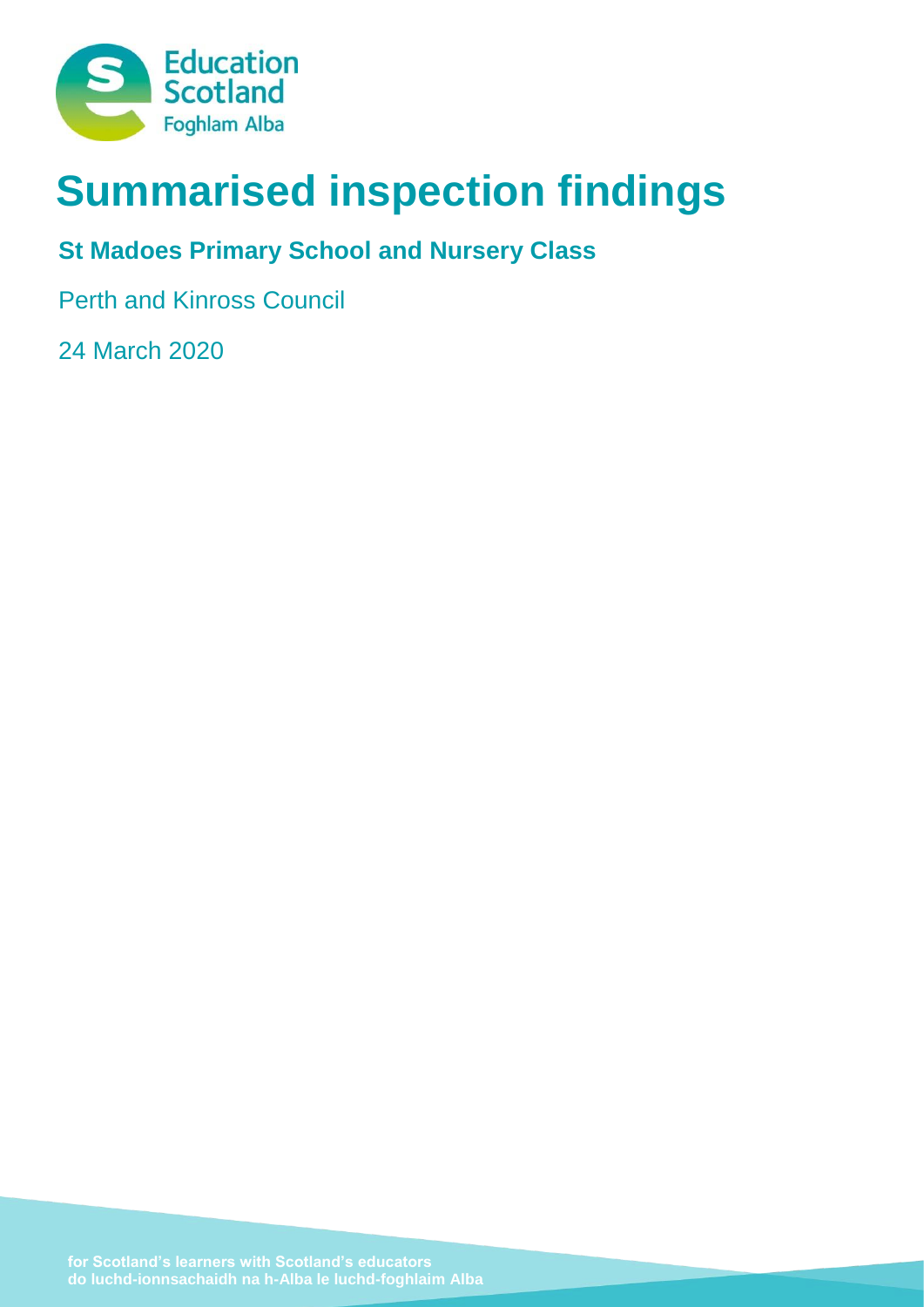### Key contextual information

St Madoes Primary School and Nursery class is situated in the village of St Madoes, in the Carse of Gowrie, Perthshire. The school's rural setting and grounds provide a stimulating outdoor play environment for the children. At the time of the inspection, the school roll was 127 children. There are six classes in the school, along with the nursery class.

#### **1.3 Leadership of change <b>satisfactory**

This indicator focuses on collaborative leadership at all levels to develop a shared vision for change and improvement which is meaningful and relevant to the context of the school within its community. Planning for continuous improvement should be evidence-based and linked to effective self-evaluation. Senior leaders should ensure the need for change is well understood and that the pace of change is appropriate to ensure the desired positive impact for learners. The themes are:

- $\blacksquare$  developing a shared vision, values and aims relevant to the school and its community
- $\blacksquare$  strategic planning for continuous improvement
- **n** implementing improvement and change
- **n** St Madoes Primary School has a welcoming, caring and inclusive ethos. The headteacher is well respected by staff, parents, children and partners, who find her to be approachable and supportive. The principal teacher ably supports her. They work well together and have established positive relationships across the whole school community. They promote the school values of 'Teamwork, Respect, Excellence and Equity' amongst all staff, children and parents.
- The school's vision was refreshed last session in consultation with staff, children and parents. The school's values are embedded in its life and ethos. The vision and values are reinforced regularly at school assemblies and in the termly planning process, which is displayed in all classes. These should be shared with the wider school community.
- **n** Senior leaders and staff are developing self-evaluation procedures to enable them to make informed judgements about the standards and quality of provision and outcomes for children. They gather regularly the views of parents through questionnaires and ask for written comments at school events. Partners should also be involved in this process. Senior leaders need to ensure that rigorous self-evaluation systems are in place to ensure a sustained impact on improving learning and teaching. The senior leadership team needs to provide staff with clearer strategic leadership and direction to ensure improved outcomes for all learners.
- $\blacksquare$  The school improvement plan's priority areas reflect the National Improvement Framework. These priorities were identified following consultation with staff, children and the Parent Council. The school improvement plan should be more ambitious and the pace of change needs to increase to improve outcomes for children. The senior leadership team and staff should focus on gathering evidence of how the school improvement activities impact on classroom practice and improved outcomes for children.
- The school's approaches to professional learning promotes staff collaboration and development of school priorities. All teachers plan and lead a school improvement priority and all staff are responsible for implementing change. The local authority 'Inspiring Schools' programme has been introduced recently to measure the impact of improvement planning. Teachers engage in professional learning networks involving teachers from partner schools to improve pedagogy. Teachers should measure regularly the impact of their professional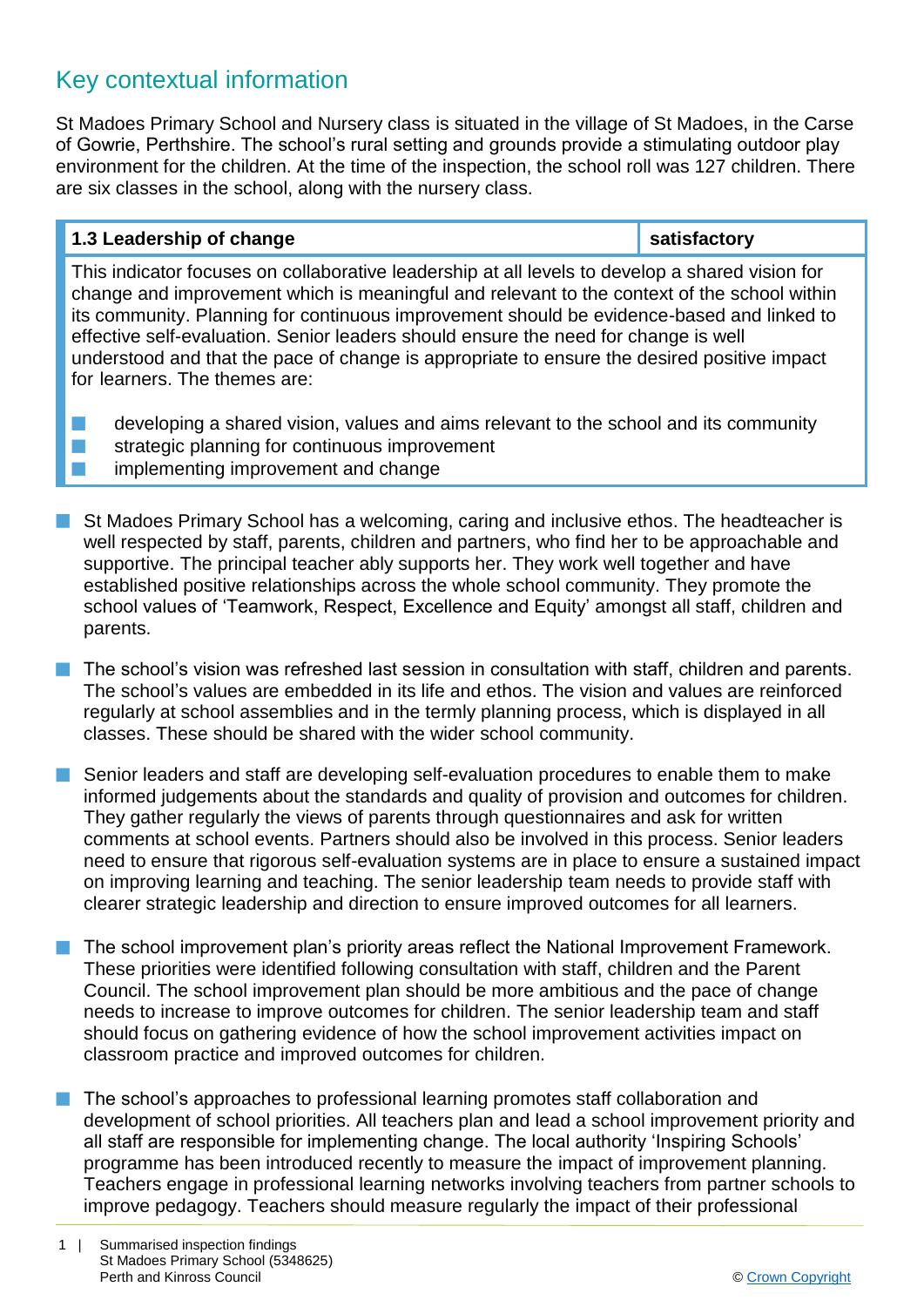learning on outcomes for children to ensure that the changes they are making to their teaching are leading to improvement.

- Staff value the opportunity to participate in an annual professional review and development meeting with the headteacher. She encourages staff to engage in professional learning, which includes leadership development. Staff are encouraged to initiate change and to develop their leadership skills through leading workshops and in-house training sessions.
- $\blacksquare$  The headteacher has devised a helpful quality assurance calendar to monitor the quality of children's experiences. This includes classroom observations and sampling of children's work. The senior leadership team should ensure that teachers receive constructive feedback with focussed next steps for improvement. These quality assurance activities need to be more rigorous as these are not yet having sufficient impact on school improvement. Senior leaders and staff should ensure that information from direct observations develops a shared understanding of high quality learning and teaching across the school.
- $\blacksquare$  A few children are involved in the school improvement committee. They have created a child-friendly version of the school improvement plan, which is displayed effectively in the hall. This ensures that almost all children are aware of the school improvement priorities. The priorities are referred to regularly at school assemblies. Children involved in the committee discuss the progress of the priorities at their school improvement planning meetings. This is beginning to improve their understanding of how these priorities link to their learning in class. The committee should use How Good is OUR School? (2018*)*, to increase children's knowledge and involvement in this process.
	- n The majority of children are given opportunities to be involved in leadership roles, for example, being members of the school improvement committee, the library committee and school grounds committee. The school grounds committee is involved in a biodiversity project working with the Greenspace Ranger and the St Madoes village biodiversity project. A few children also have the opportunity to be house captains. All children would benefit from developing their leadership skills by being members of a school committee. This would also help develop the children's understanding of skills for learning, life and work. Consideration should be given to developing these skills by gaining accredited awards, for example, Rights Respecting School's award
- n The headteacher and staff understand the needs of children and their families. The Pupil Equity Fund (PEF) provides a range of after-school clubs for children who previously did not participate in such activities. These clubs are run at the local Madoch Centre, and commendably, staff escort children there every day after school so that they can participate in a range of clubs. The senior leadership team monitor participation levels in these clubs to identify children who do not attend on a regular basis. They should monitor the impact of these activities on developing the children's skills.
- n Parents are involved in the school through the Parent Council. The headteacher informs the Parent Council about the school improvement plan. The wider parental group would like to be consulted further at an earlier stage in identifying school priorities. Parents value the open afternoons provided by the school and their involvement in children's learning journeys and assemblies. At present, they are being consulted appropriately about reporting on children's progress.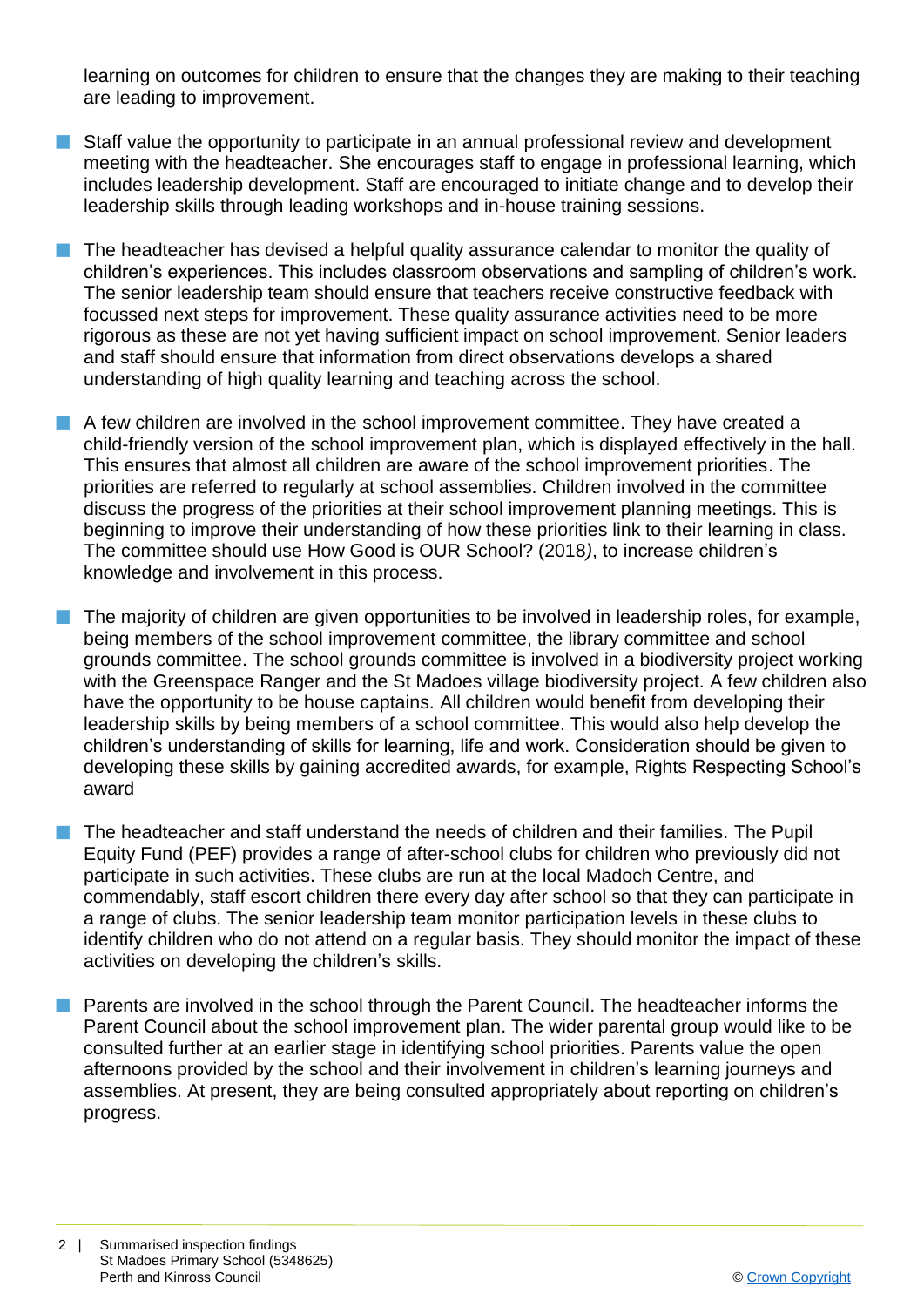| 2.3 Learning, teaching and assessment                                                                                                                                                                                                                                                                                                                                                                                    | satisfactory |  |
|--------------------------------------------------------------------------------------------------------------------------------------------------------------------------------------------------------------------------------------------------------------------------------------------------------------------------------------------------------------------------------------------------------------------------|--------------|--|
| This indicator focuses on ensuring high-quality learning experiences for all children and<br>young people. It highlights the importance of highly-skilled staff who work with children,<br>young people and others to ensure learning is motivating and meaningful. Effective use of<br>assessment by staff and learners ensures children and young people maximise their<br>successes and achievements. The themes are: |              |  |
| learning and engagement<br>quality of interactions<br>effective use of assessment<br>planning, tracking and monitoring                                                                                                                                                                                                                                                                                                   |              |  |

- $\blacksquare$  Across the school, relationships between all staff and children are positive. The children are proud of their school and are eager to learn. Most talk confidently about the school values and demonstrate these in their classrooms and learning.
- **n** Almost all children are engaged in their learning. However, the majority of lessons are too teacher led and children are unable to develop fully their skills as independent learners. In a few classrooms, children are actively engaged and motivated. They are given opportunities to lead learning and to work co-operatively with children from other classes to share their learning. They work with partners and collaboratively in groups. Almost all teachers should develop further their pedagogy to include active learning and play based approaches to enable children to lead their learning and become independent learners. Children should be encouraged to develop their investigation and enquiry skills to enable them to be more independent learners.
- Teachers use a variety of assessment approaches, including Scottish National Standardised Assessments, to support their judgements of children's progress and attainment. Staff at all stages, should use the National Benchmarks to support them in planning assessment activities. They need to develop a shared understanding of assessment and how it links directly to planning. Teachers provide children with written and verbal feedback on their progress. They need to develop a more consistent approach to providing written feedback to children. Across the school, children use self and peer assessment to identify their strengths and next steps in some aspects of their learning. Teachers use a variety of formative assessment strategies well to check children's understanding of their learning tasks.
- n Teachers participate in moderation activities within the school and with their cluster schools. They need to plan regular opportunities to develop further their moderation skills to help them make more accurate and reliable judgements on children's attainment and also to inform their planning.
- The majority of teachers use questioning effectively to clarify children's understanding of learning. This is not yet of a consistently high quality across the school. Staff need to develop further their use of higher order questioning during lessons to improve the level of challenge and differentiation for children. In all classes, teachers share the purpose of learning and ensure that children know what they have to do to be successful. Most children talk confidently about the purposes of their learning. In a few classes, teachers co-create with the children the steps they should take to be successful learners.
- $\blacksquare$  The school is developing its approaches to digital learning. All classrooms have interactive whiteboards and screens and teachers use these well to support children's learning and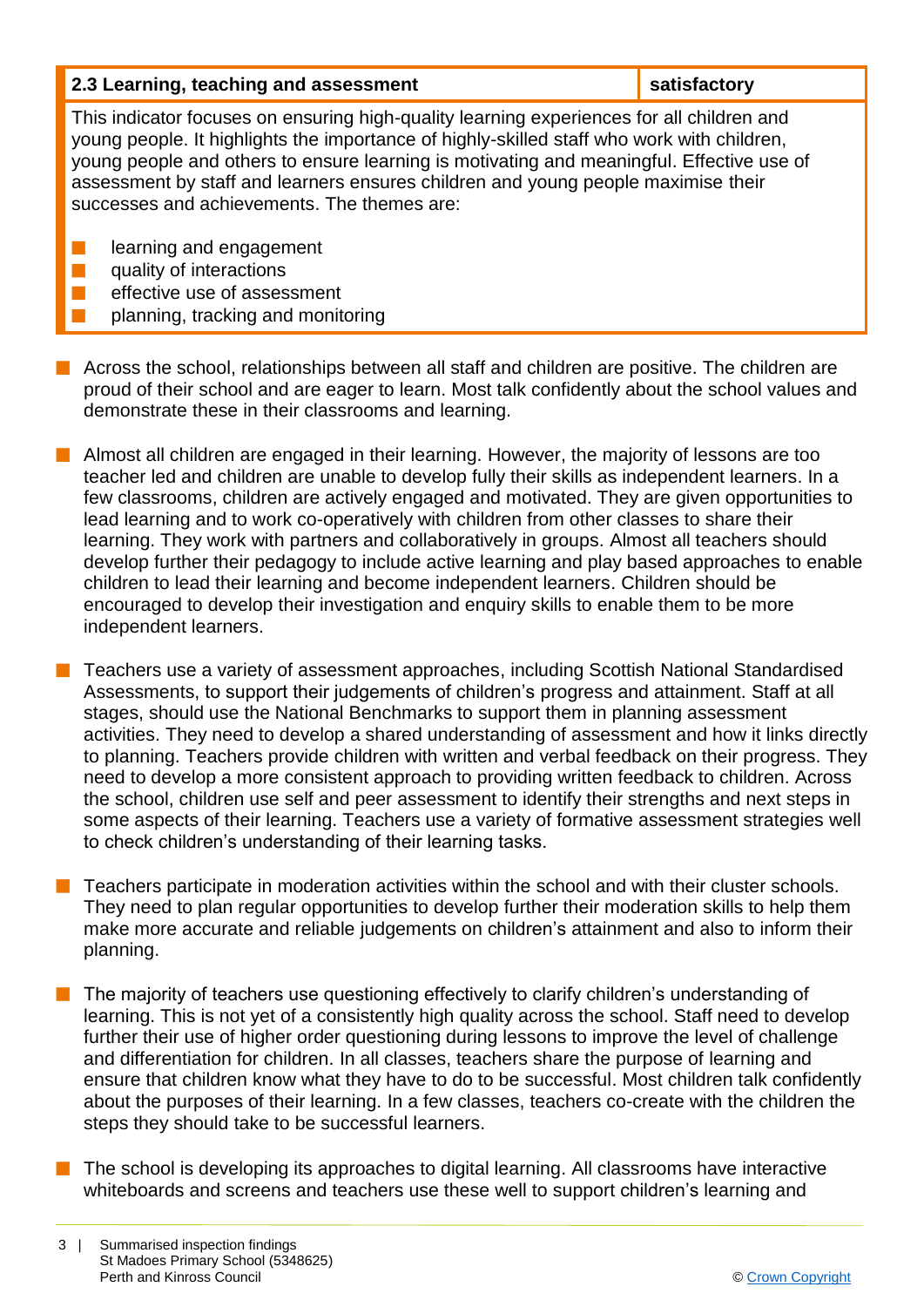engagement. Children at all stages use laptop and tablet devices to motivate and engage them in learning activities. Children and teachers use e-portfolios well to reflect on their learning and to set targets for their next steps in literacy, numeracy and health and wellbeing. Sharing these profiles online with parents engages them further in their children's learning and enriches the learning process.

- n Children have outdoor learning opportunities in an outdoor garden space. All classes need increased and regular access to planned learning outdoors to develop children's investigation and enquiry skills. Staff should make the best use of this valuable learning space. Children at the primary stages, enjoy supporting nursery children outdoors when using open-ended materials. The headteacher, together with staff, should make materials more readily available for children within their own playground to develop further their creativity and problem solving skills.
- $\blacksquare$  Children are involved in planning their learning by using the class-learning wall. This tool helps children to review their targets, identify their progress, and allows then to reflect on the quality of learning and teaching. In a few classes, teachers this use this well to encourage children to lead their learning. This approach should be developed consistently across the school to ensure high-quality learning experiences are delivered for all children. Teachers need to ensure that they differentiate and challenge effectively, taking account of prior learning and the needs of all children.
- The headteacher has termly tracking and monitoring meetings with teachers to help identify children who need greater challenge and those who face barriers to their learning. Staff identify and use helpful interventions to support these children. Systems are in place to track and monitor children's progress across literacy and numeracy. The headteacher, together with staff, should continue with plans to develop tracking and monitoring systems across all curricular areas to help ensure children progress at an appropriate pace.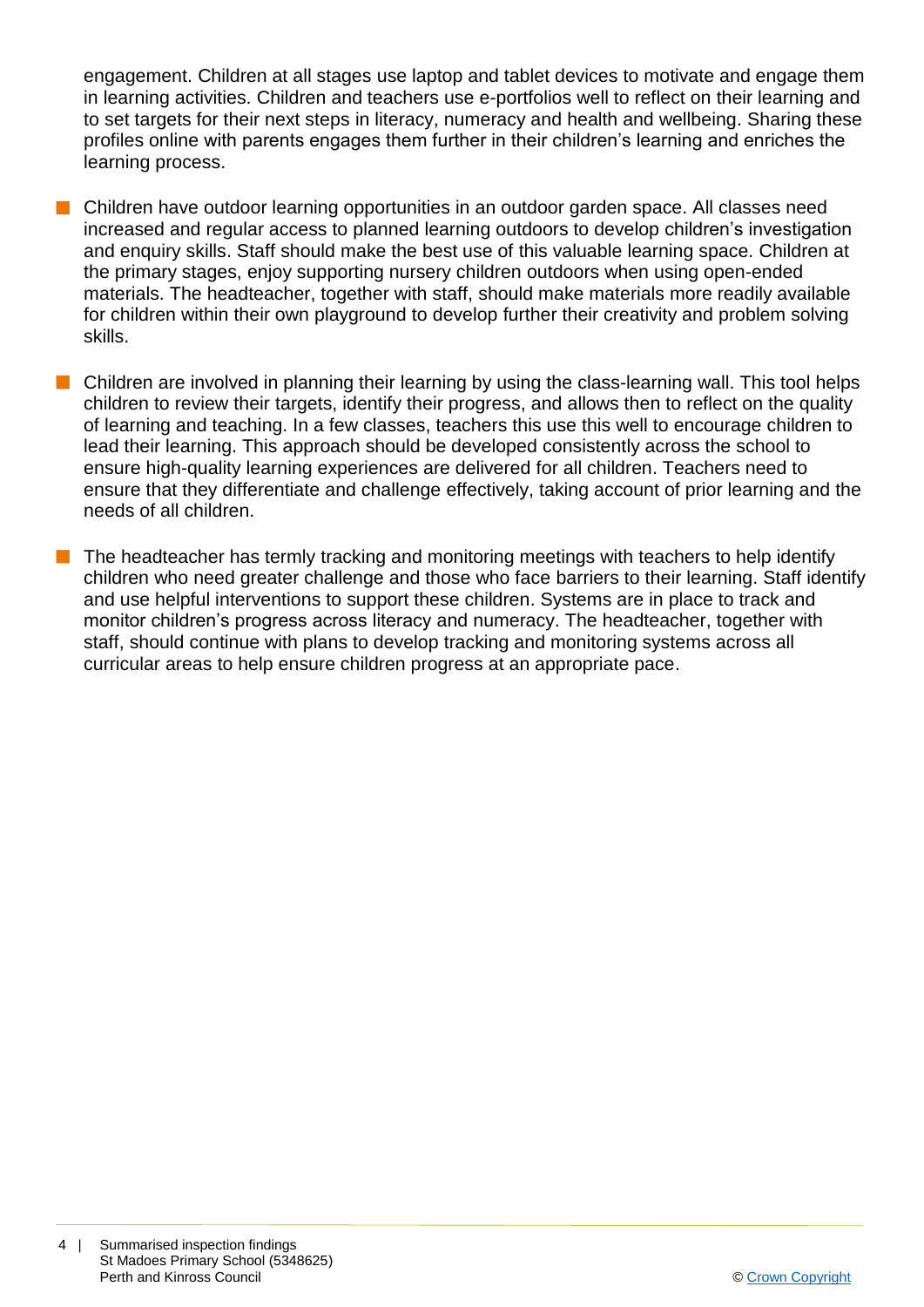#### **2.2 Curriculum: Learning pathways**

- Senior leaders have identified the need to review and update the school's curriculum rationale to reflect its recently refreshed vision, values and aims. The school needs to take appropriate account of the uniqueness of the school, its semi-rural setting, and the local community within the rationale.
- **n** Learning pathways for literacy are being used effectively to plan learning in literacy and English. These link well to the National Benchmarks. Teachers are using these learning pathways to plan, track and monitor children's progress in learning and ensure appropriate progression for all. Recently completed progression pathways for numeracy are being implemented to support teachers to raise attainment in numeracy across the school. Teachers need to ensure that these include pathways for learning outdoors.
- Senior leaders acknowledge the need for staff to work together to develop progression pathways across all curriculum areas. These should include opportunities for children to explore diversity and involve the school's partners to support and enhance the curriculum. These pathways should meet children's needs, build on their prior learning and abilities, and link to assessment and the National Benchmarks. Teachers need to improve their understanding of standards and provide more appropriate challenge for individual learners. They need to raise their expectations for what children can achieve and ensure attainment is of a consistently high standard.
- $\blacksquare$  In developing curriculum pathways, staff should plan relevant and meaningful learning contexts for children. These should relate to their own experiences, needs and interests and enable children to apply their learning. The range of learning opportunities available to children should be extended beyond the school environment. Recently, P7 children have become involved in an intergenerational project working with elderly people with dementia at the Madoch Centre. They have found this experience to be very rewarding in developing their leadership and communication skills.
	- n The school has started to review digital learning, and the Parent Council has purchased tablets and laptops which enhance the digital resources available to support children's learning. School leaders recognise the need to develop the digital learning strategy and integrate this into all aspects of the curriculum.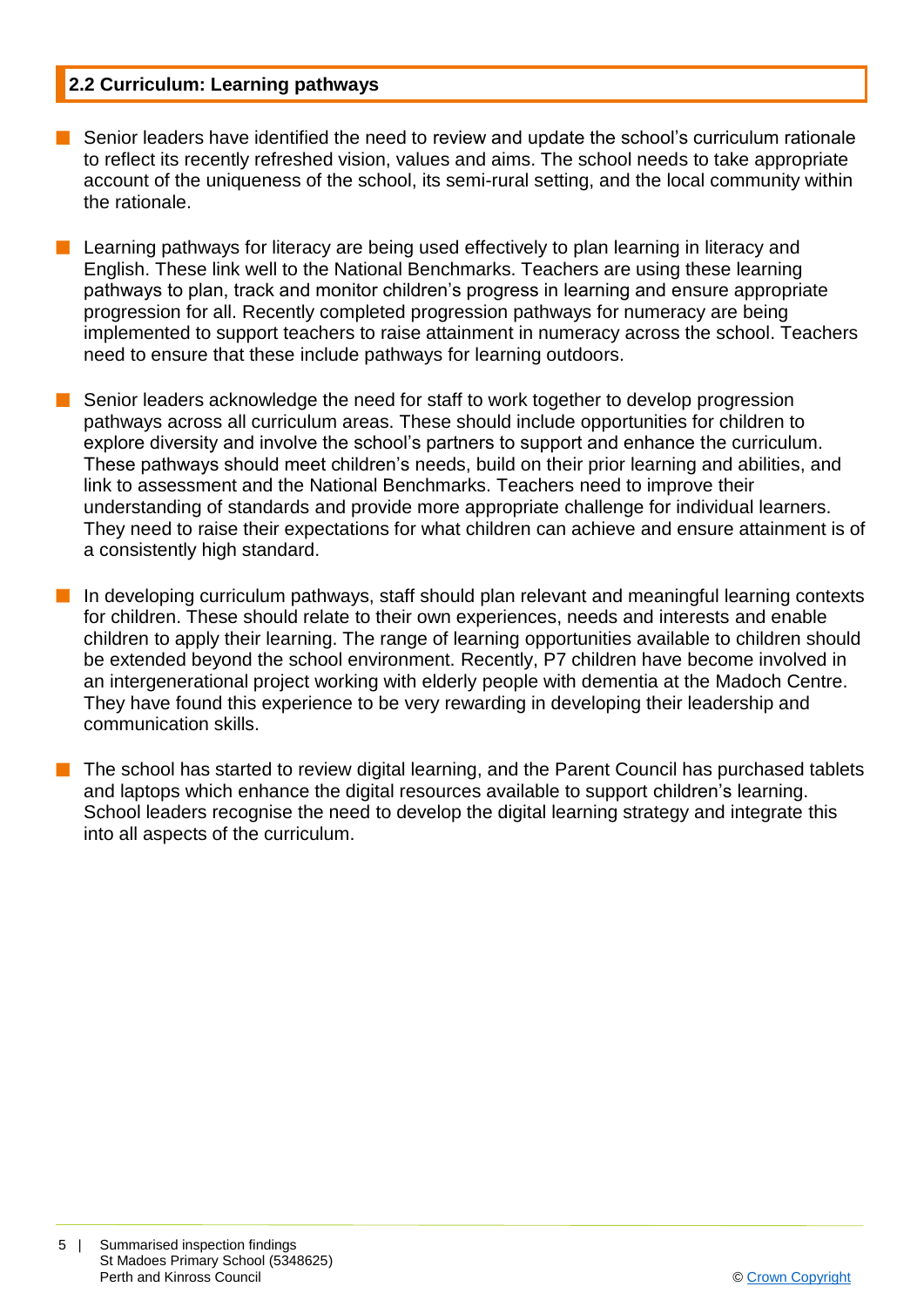#### **2.7 Partnerships: Impact on learners – parental engagement**

- **n** Almost all of parents report that their children like school, feel safe and that staff treat children fairly and with respect. Almost all of parents consider that they are kept up-to-date about the work of the Parent Council and are encouraged to be involved in school life.
- Parents are kept up-to-date with the school's work through social media, text messages and school newsletters. They report that they receive helpful information about how their children are progressing with their learning. This is an area currently under review by the senior leadership tea, in appropriate consultation with parents.
- The majority of parents are positive about opportunities provided by the school where they can learn together with their child. The children's e - portfolios encourage parents to share and respond regularly to their children's achievements. Teachers value parents' contributions to their children's learning through these portfolios. The majority of parents consider that their views are taken into account when the staff are making changes.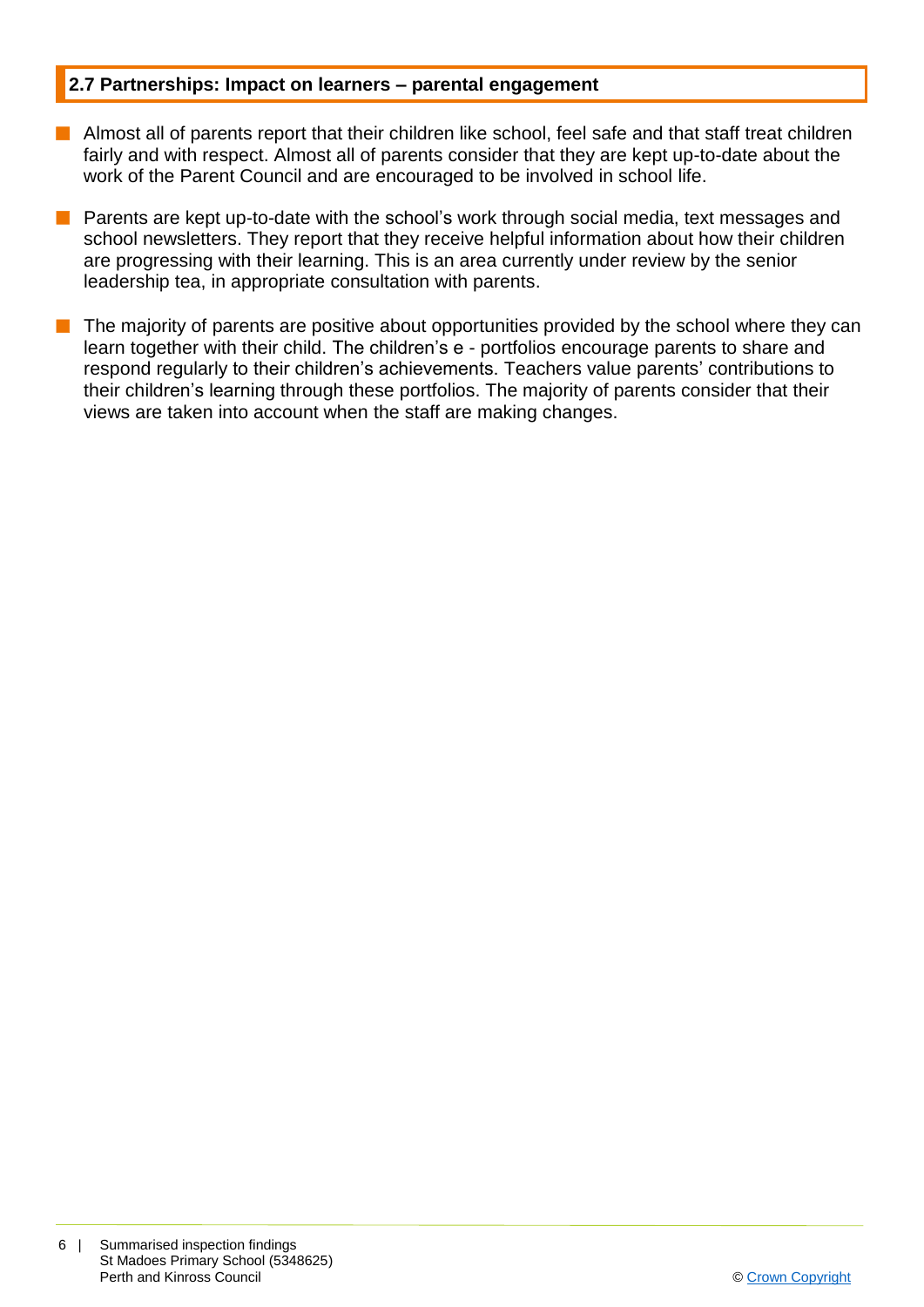#### **2.1 Safeguarding**

**n** The school submitted self-evaluation information related to child protection and safeguarding. Inspectors discussed this information with relevant staff and, where appropriate, children. In addition, inspectors examined a sample of safeguarding documentation. Areas for development have been agreed with the school and the education authority.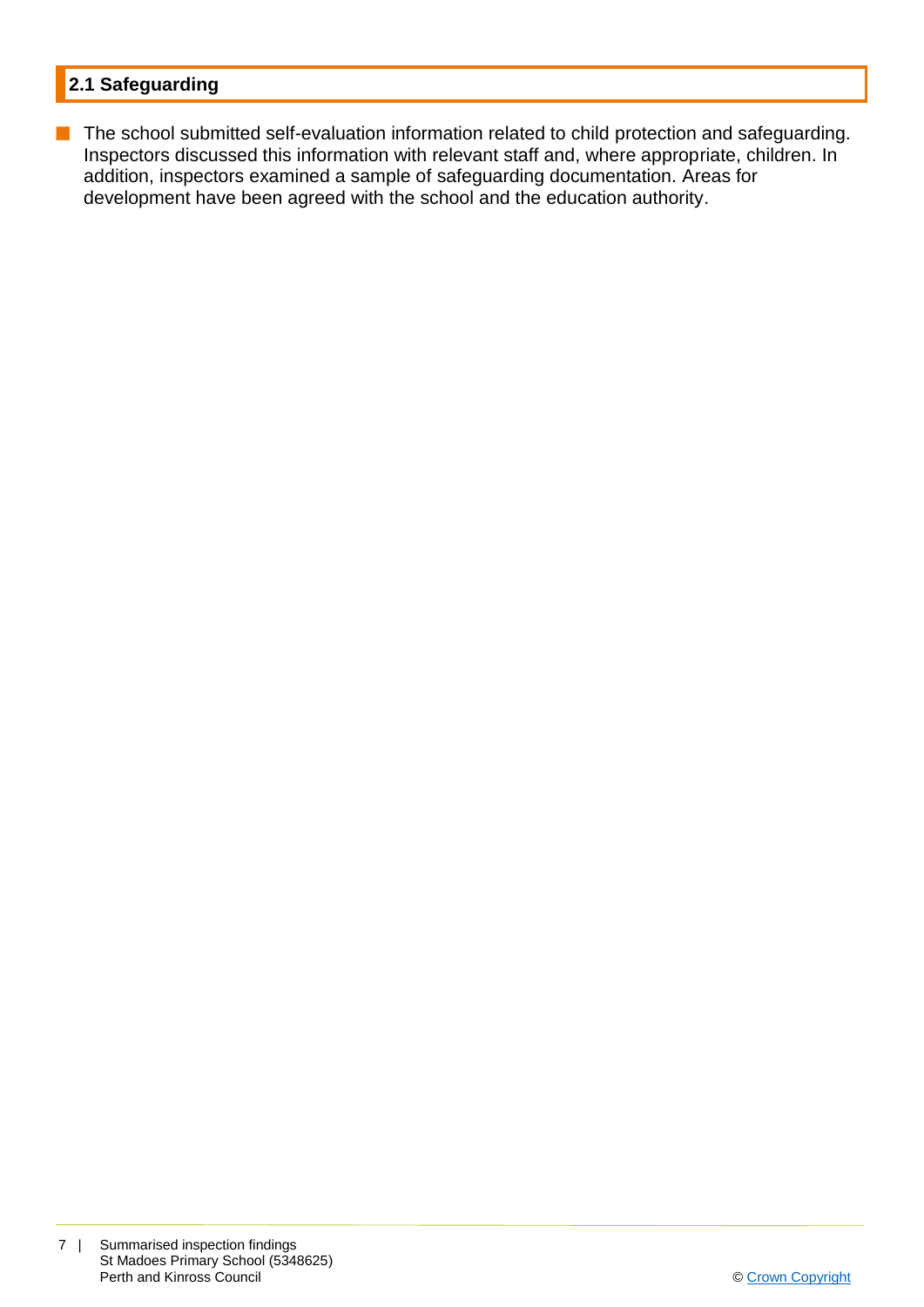| 3.1 Ensuring wellbeing, equality and inclusion | ∥ good |
|------------------------------------------------|--------|
|------------------------------------------------|--------|

This indicator focuses on the impact of the school's approach to wellbeing which underpins children and young people's ability to achieve success. It highlights the need for policies and practices to be well grounded in current legislation and a shared understanding of the value of every individual. A clear focus on ensuring wellbeing entitlements and protected characteristics supports all learners to maximise their successes and achievements. The themes are:

- $\blacksquare$  wellbeing
- $\blacksquare$  fulfilment of statutory duties
- $\blacksquare$  inclusion and equality

n The headteacher and staff promote positive relationships across the school and support children and families. Almost all children are polite, kind and considerate. They demonstrate care and respect for each other, staff and for visitors to the school. Almost all children feel safe at school and have confidence to talk with a trusted adult about any concerns. They describe how to keep themselves safe within and beyond school as well as online.

■ Staff have a shared understanding of Getting it Right for Every Child and the wellbeing indicators. A whole school approach to wellbeing should be developed further based on this knowledge to support children understand more fully how to use the wellbeing indicators to reflect on and improve their own wellbeing. Currently, teachers meet with children termly, on a one to one basis, to discuss their well-being using the wellbeing web. Staff contact parents where appropriate if any concerns are raised. The headteacher, with staff, should keep this approach under review in order to develop a focussed and regular profile of children's progress.

■ Children's participation in roles such as the school improvement and school grounds committees helps them to apply their learning within and beyond school. Staff should incorporate children's rights into the health and wellbeing programme to support children make better connections between their learning in health and wellbeing and other aspects of their lives.

**n** Children are offered a range of interesting lunchtime and after school clubs. Staff, parents, past pupils and the active schools co-ordinator provide these. Children understand the importance of participating in sporting activities to improve their health and wellbeing. Teaching staff also provide non- sporting activities which engage more children purposefully in after school activities, for example, a sewing club. Almost all of children describe how the school is helping them to become confident and lead healthy lifestyles.

■ Further work is required to deliver practical food activities for all stages. The school's approach to providing food across the day should be reviewed to ensure practice is consistent with learning around food, delivering messages in line with national dietary recommendations. Children need support to make meaningful connections between their detailed knowledge of food and health and provision in school.

■ Staff's whole school approach to developing a positive mind-set is beginning to promote children's resilience across the school. The majority of children are using this approach to reflect on themselves as learners. Staff should continue to develop this further to deepen children's understanding of themselves as learners. Dyslexia Ambassadors have been introduced recently in the school. Commendably, this development was initiated by children and is supported by the principal teacher. These ambassadors are developing their leadership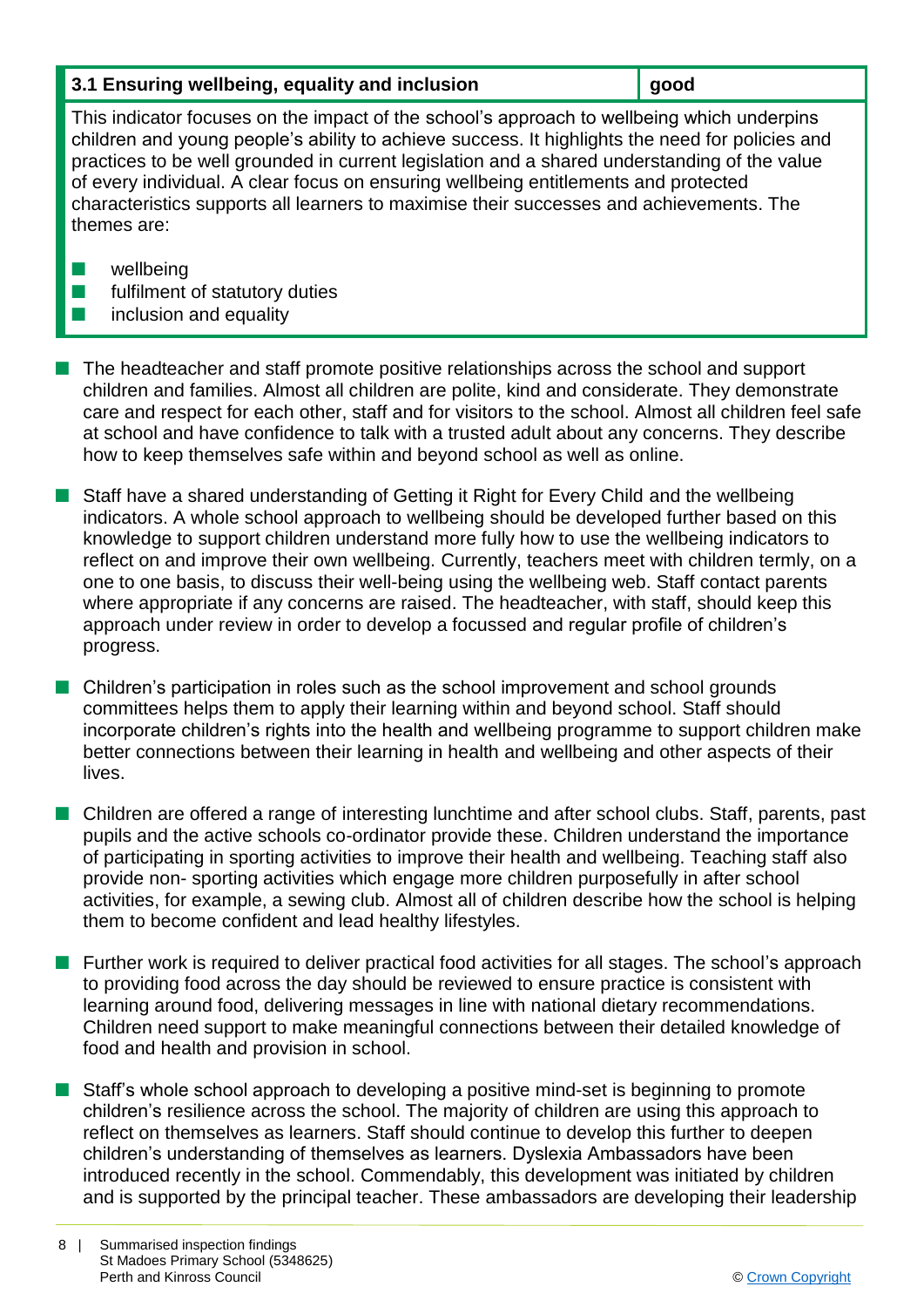and communication skills by highlighting the strategies available to support children who are dyslexic. This approach is developing further children's resilience and promoting diversity and equity.

- **n** Staff have established productive working relationships with the Madoch Centre staff and Greenspace Ranger which improve children's learning experiences. They should extend further partnerships to involve children in a wider range of learning experiences. Staff should develop a progressive programme for outdoor learning to support and enhance children's skills through the delivery of health and wellbeing across the school.
- $\blacksquare$  The headteacher works well with the principal teacher, teaching staff and support staff to ensure that they are proactive in fulfilling their legislative duties. They demonstrate appropriate knowledge and understanding of current legislation, guidance, and codes of practice relating to wellbeing, equality, and inclusion. Staff engage in professional training, which helps them improve their capacity to support and care for children who have barriers to their learning. The headteacher monitors attendance and punctuality on a regular basis. Children's attendance is above the national average and there are no recorded exclusions. Key duties of the Health Promotion and Nutrition Act, and nutritional regulations are being met.
- **n** Teachers use a variety of strategies and interventions to support children to overcome potential barriers to learning, participation and achievement. These children are well supported. Childs' Plans and individual educational plans outline clear, measurable targets which are reviewed regularly to ensure children make appropriate progress. Staff, parents and children are involved appropriately in this process and contribute effectively to the plans. Partner agencies are also involved appropriately in creating Childs' Plans and in evaluating their impact when considered appropriate.
- $\blacksquare$  The support for learning teacher provides valuable input, by consulting regularly with teachers and support staff, to enable them to provide children with appropriate universal and targeted support. This is beginning to lead to improved outcomes for children and is closing the attainment gap. Pupil support assistants provide focussed support to children across the school. They have established positive relationships with children who have barriers to their learning. They provide well-planned, targeted support when required in groups and on an individual basis.
- $\blacksquare$  Children's understanding of diversity, discrimination and protected characteristics is being developed through religious and moral education and health and wellbeing activities. They are at the early stages in learning about children's rights. Teachers should continue to embed learning about children's rights, diversity and equality into the curriculum. Teachers need to ensure that their work in developing progressive pathways for religious and moral education and health and wellbeing support further children's knowledge and understanding.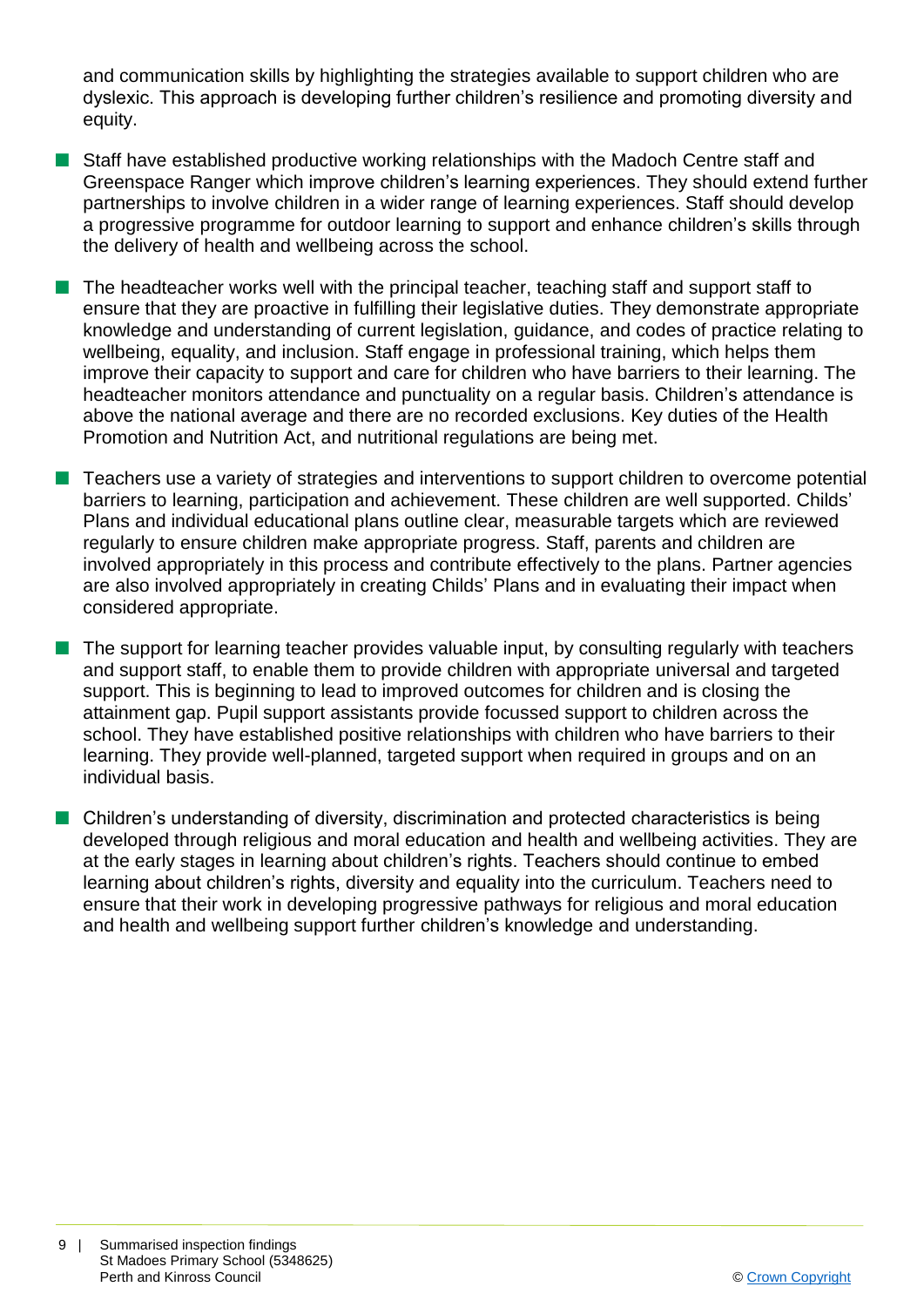| 3.2 Raising attainment and achievement | good |
|----------------------------------------|------|
|----------------------------------------|------|

This indicator focuses on the school's success in achieving the best possible outcomes for all learners. Success is measured in attainment across all areas of the curriculum and through the school's ability to demonstrate learners' achievements in relation to skills and attributes. Continuous improvement or sustained high standards over time is a key feature of this indicator. The themes are:

- $\blacksquare$  attainment in literacy and numeracy
- $\blacksquare$  attainment over time
- $\blacksquare$  overall quality of learners' achievement
- $\blacksquare$  equity for all learners

#### **Attainment in literacy and numeracy**

The overall attainment in literacy and numeracy is good. There are children across the school who could be achieving more. Most children with additional support needs are making good progress from prior levels of attainment.

#### **Literacy**

 $\blacksquare$  Overall, attainment in literacy and English is good.

#### **Listening and talking**

■ Overall, attainment in listening and talking is good. Across the school, children are polite, respectful, and articulate. Most listen and respond well to instructions from their teachers. At early level, almost all children engage well with others in class. They use volume and pace appropriately during conversations. At first level, almost all children contribute well during discussions, offering opinions clearly and audibly. They listen well to others and offer appropriate responses to build on the opinions and views of others. At second level, almost all children are confident to offer their own viewpoint whilst building on the ideas of others. They demonstrate good listening and talking skills, such as appropriate body language, making eye contact, and using appropriate pace and tone. Most children at second level contribute to discussions by asking appropriate questions, and offering an opposing point of view, whilst demonstrating respect for the views of others. They need to develop these skills further by debating and presenting to an audience. Overall, a few children across the school at each level need to develop their listening and talking skills.

#### **Reading**

■ Overall, attainment in reading is good. Almost all children engage well when reading and at all stages, they enjoy reading books for pleasure. At early level, most children apply their knowledge of sounds confidently to read familiar and unfamiliar words. At first level, most children read with fluency, expression, and understanding, and use contextual clues to find information in a text. They talk about the main ideas in a text, demonstrate very sound knowledge of setting and characterisation, and make evidence-based predictions. At second level, most children demonstrate a very sound understanding of a range of reading strategies and talk confidently about genre, texts, authors, and writer's craft. Across the school, not all children are making the progress of which they are capable in reading.

#### **Writing**

■ Overall, attainment in writing is good. All children write for a variety of purposes. At early level, most children use their knowledge of letter sounds to form words and to write independently and in response to pictures they have drawn. At first level, most children write independently for a variety of purposes. They use correct spelling, punctuation, and a variety of sentence structures in their writing. They are confident in their use of grammar, and use appropriate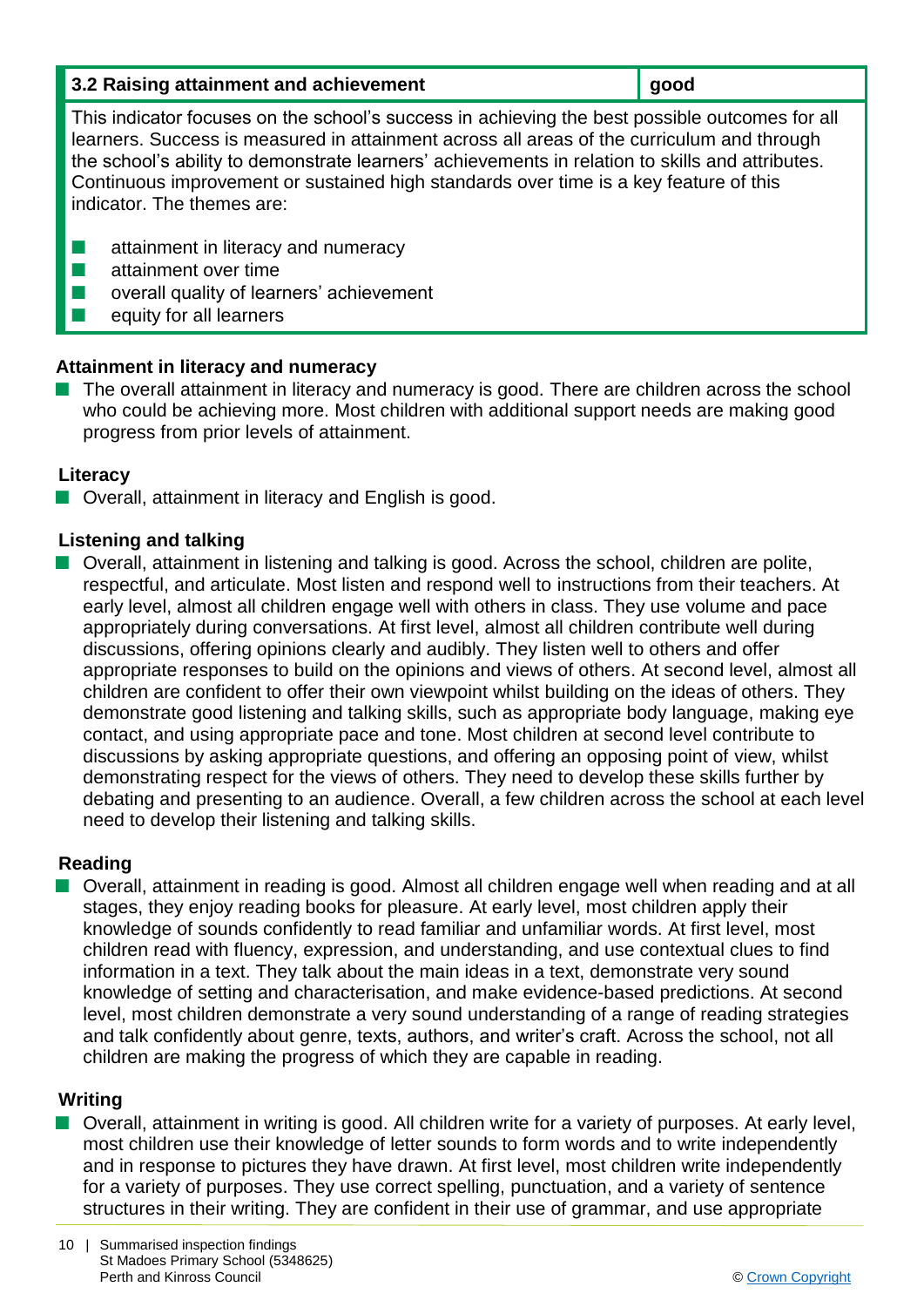structures to support the purposes of their writing. At second level, most children write for a range of purposes using appropriate form and structure. They write using extended vocabulary and complex sentence structure. They need to develop their skills in writing further by applying writing skills across other curricular areas.

#### **Numeracy**

■ Overall, children are making good progress in numeracy and mathematics. Across the school, most children have a good understanding of strategies to support number processes.

#### **Number, money, measure**

 $\blacksquare$  At early level, most children count forwards and backwards up to 20. They write numbers independently, and most children are working with numbers to 50. Most add single digit numbers to make other numbers, and investigate patterns. At first level, most children show understanding of fractions, and a few identify equivalent fractions. They are confident with place value and using a number line. They confidently explain the purpose of zero as a placeholder. They switch confidently between 12 and 24-hour clock, and calculate money problems with accuracy. At second level, most children demonstrate secure knowledge of place value, estimation, and rounding. They are confident linking decimals, percentages and fractions. They demonstrate sound mental agility, and articulate a range of strategies used to complete calculations. Across the school, children need to develop and apply their learning in new and real-life contexts.

#### **Shape, position, movement**

n Across the school, children's mathematical language is developing well. Most children at the early stages recognise simple two-dimensional shapes. As they move through the school, children describe the properties of three-dimensional objects with accuracy. At first level, most children identify features such as the number of edges and faces. They identify angle properties and find right angles in two-dimensional shapes. Most children understand perimeter, and a few show understanding of area. At second level, most children are confident in their understanding of angles. They calculate accurately the area of simple compound shapes. They name different types of angles, and use the correct mathematical language to describe and classify a range of angles within shapes and the environment. Across the school, children need to use digital technology more to enhance their attainment in position and movement.

#### **Information Handling**

**n** At the early stages, most children contribute to class charts or pictograms. They sort items with accuracy according to colour, size and shape. Across first and second level, most children use an increasing range of methods such as tally marks, bar graphs and pictograms correctly to display data. They describe clearly how they would gather information for specific purposes, for example using class surveys. Across the school, children need to develop further their skills through using digital technologies to support data analysis and when displaying graphs, charts and diagrams.

#### **Attainment over time**

n In recent years, children have continued to make good progress in literacy and English and numeracy and mathematics. Attainment in numeracy and mathematics is slightly lower than the other key areas of children's progress. The school does not have attainment information on children's progress in areas other than literacy and English and numeracy and mathematics. Children with barriers to their learning in recent years have made good progress against their individual targets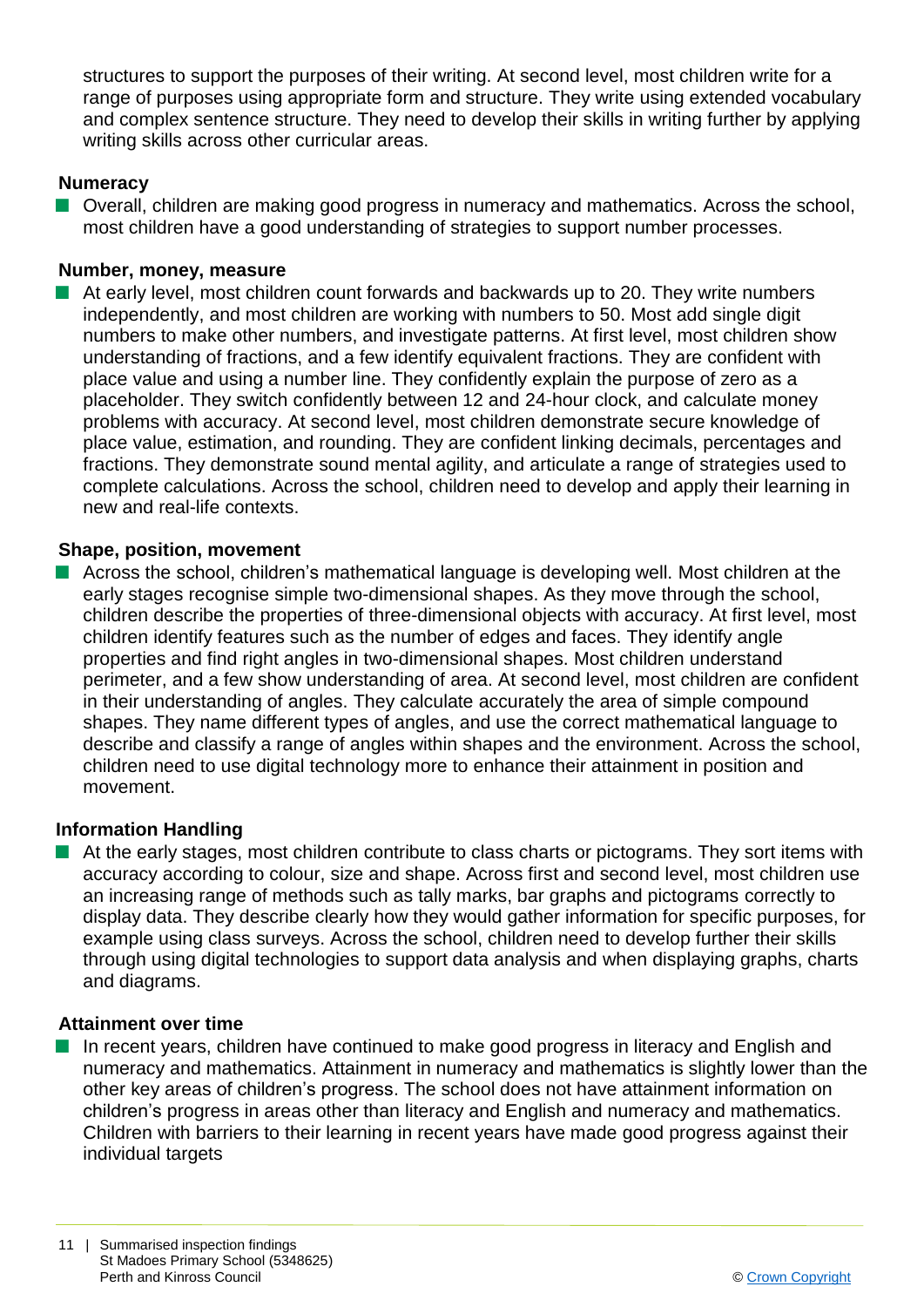#### **Overall quality of learners' achievements**

■ All children in the upper stages are developing a broad range of skills, for example in leadership, through their involvement in groups and committees. The children speak confidently and knowledgeably about school improvement, and value their roles as leaders of learning with younger children in a well-established programme of paired reading. They are developing their skills as responsible learners and effective contributors through their involvement in these activities work. Children's achievements, including sports awards, are celebrated at weekly assemblies and are displayed across the school in addition to being shared with parents via the school app. Children are developing their citizenship skills through their involvement in the local community, for example, the intergenerational project.

#### **Equity for all learners**

■ Children attainment and achievements are improving as a result of the school's interventions. Specific groups of children benefit through participating in a range of clubs. For example, children develop their skills and achievement in sporting and a few are developing life skills, for example sewing. Senior leaders need to monitor and track the impact of these interventions to ensure that children continue to achieve and attain.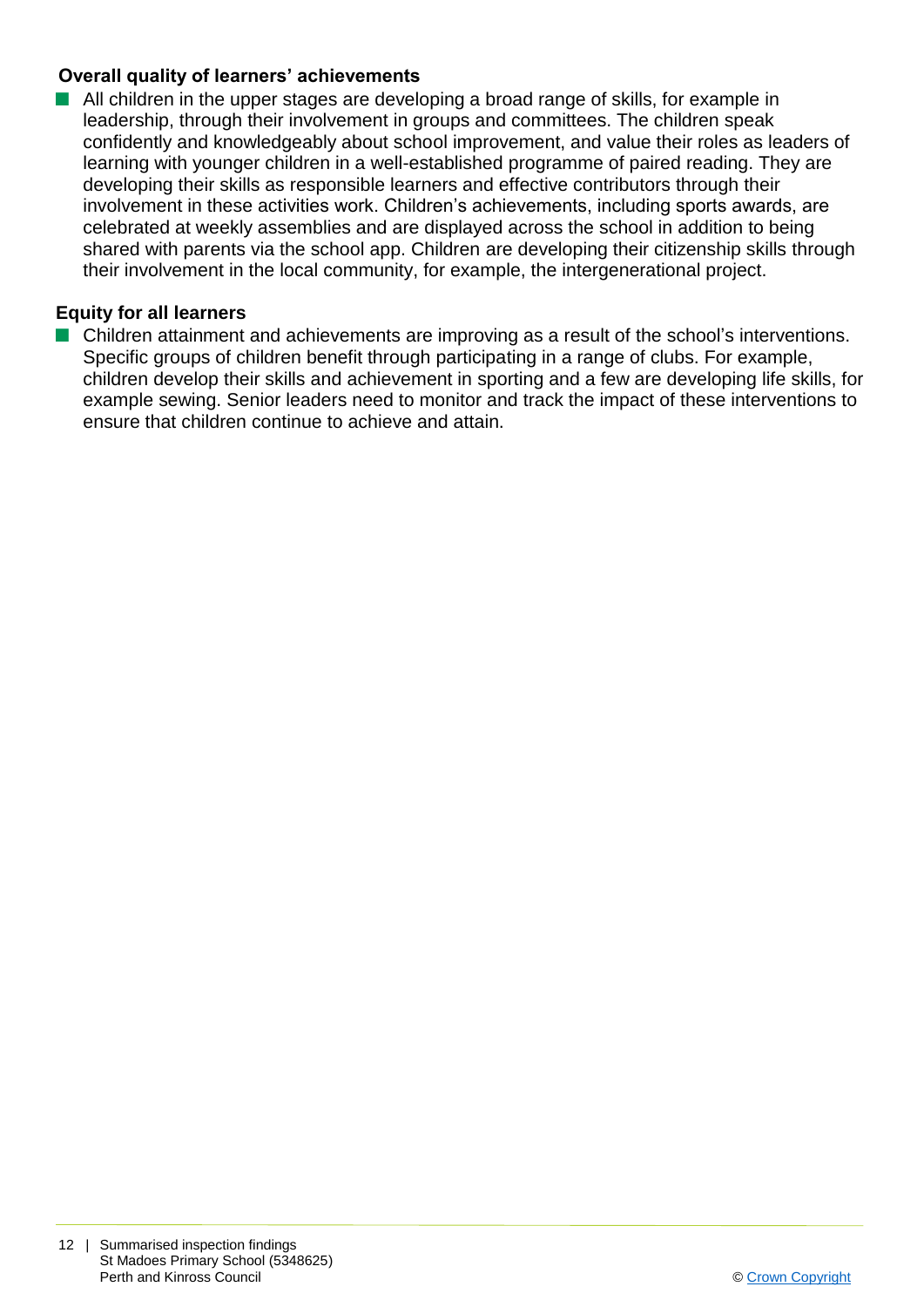#### **School Empowerment**

#### Teacher autonomy and opportunities for leadership

n The headteacher is empowering teachers to develop their leadership skills. She encourages them to be creative and to use their initiative. Teachers feel empowered to suggest areas for development and strategies, which will lead to school improvement. All teachers are involved in self-evaluation. They lead on priority areas in the school improvement plan and evaluate the progress made. Staff are empowered to make decisions about their professional learning through effective professional review and development meetings with the headteacher. She supports their decisions and encourages them to develop their leadership skills by accessing courses leading to accreditation. Teachers are involved in professional learning networks with teachers from other schools. They are empowered to take forward any relevant developments, which may arise from this learning experience. They feel empowered to work collaboratively and collegiately to improve outcomes for children. Support staff also feel empowered to make decisions and develop initiatives to improve children's learning experiences.